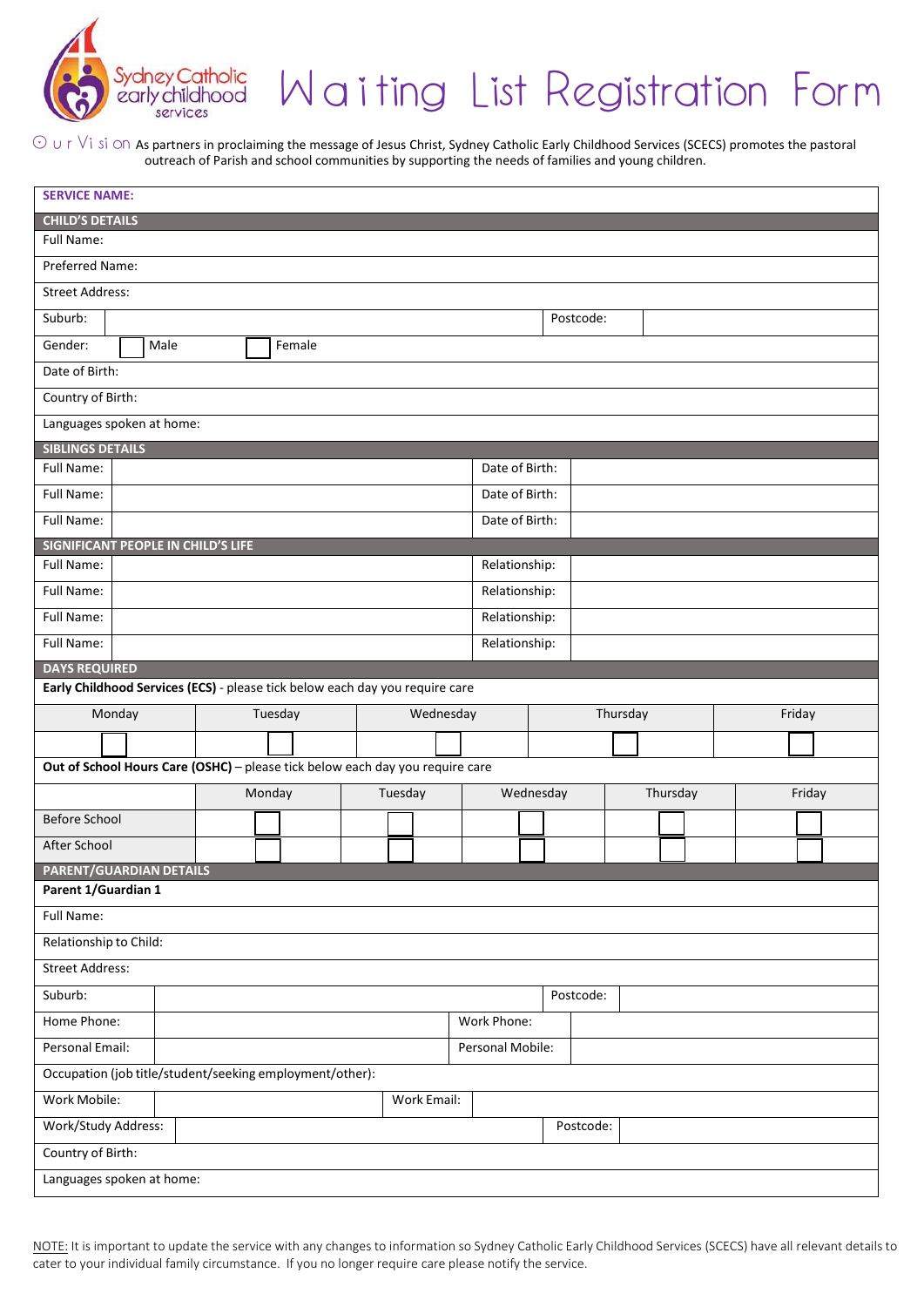| <b>Parent 2/Guardian 2</b>                                                                                             |                                                                 |                  |                                                                                                                                                                                                                                                                                                                                    |  |
|------------------------------------------------------------------------------------------------------------------------|-----------------------------------------------------------------|------------------|------------------------------------------------------------------------------------------------------------------------------------------------------------------------------------------------------------------------------------------------------------------------------------------------------------------------------------|--|
| <b>Full Name:</b>                                                                                                      |                                                                 |                  |                                                                                                                                                                                                                                                                                                                                    |  |
| Relationship to Child:                                                                                                 |                                                                 |                  |                                                                                                                                                                                                                                                                                                                                    |  |
| <b>Street Address:</b>                                                                                                 |                                                                 |                  |                                                                                                                                                                                                                                                                                                                                    |  |
| Suburb:                                                                                                                |                                                                 |                  | Postcode:                                                                                                                                                                                                                                                                                                                          |  |
| Home Phone:                                                                                                            |                                                                 | Work Phone:      |                                                                                                                                                                                                                                                                                                                                    |  |
| Personal Email:                                                                                                        |                                                                 | Personal Mobile: |                                                                                                                                                                                                                                                                                                                                    |  |
|                                                                                                                        | Occupation (job title/student/seeking employment/other):        |                  |                                                                                                                                                                                                                                                                                                                                    |  |
| Work/Study Address:                                                                                                    |                                                                 |                  | Postcode:                                                                                                                                                                                                                                                                                                                          |  |
| Work Mobile:                                                                                                           | Work Email:                                                     |                  |                                                                                                                                                                                                                                                                                                                                    |  |
| Country of Birth:                                                                                                      |                                                                 |                  |                                                                                                                                                                                                                                                                                                                                    |  |
| Languages spoken at home:                                                                                              |                                                                 |                  |                                                                                                                                                                                                                                                                                                                                    |  |
| <b>ADDITONAL INFORMATION</b>                                                                                           |                                                                 |                  |                                                                                                                                                                                                                                                                                                                                    |  |
| Religion:                                                                                                              |                                                                 |                  |                                                                                                                                                                                                                                                                                                                                    |  |
|                                                                                                                        | Are you of Aboriginal or Torres Strait Islander descent:<br>Yes | <b>No</b>        |                                                                                                                                                                                                                                                                                                                                    |  |
|                                                                                                                        | Does your child have an additional need?<br>Yes<br>No           |                  |                                                                                                                                                                                                                                                                                                                                    |  |
| Please specify the additional need:                                                                                    |                                                                 |                  |                                                                                                                                                                                                                                                                                                                                    |  |
|                                                                                                                        | Does the family have a Health Care Card:  <br>No<br>Yes         |                  |                                                                                                                                                                                                                                                                                                                                    |  |
| Are you accessing the National Disability Insurance Scheme (NDIS):<br>Yes<br>Νo                                        |                                                                 |                  |                                                                                                                                                                                                                                                                                                                                    |  |
| Is your child's family from a non-English speaking background:<br>Yes<br>No                                            |                                                                 |                  |                                                                                                                                                                                                                                                                                                                                    |  |
| Is your child in a socially isolated family:<br>Yes<br>No                                                              |                                                                 |                  |                                                                                                                                                                                                                                                                                                                                    |  |
| Is your child of a single parent:                                                                                      | No<br>Yes                                                       |                  |                                                                                                                                                                                                                                                                                                                                    |  |
| Is your child in a refugee family:<br><b>Yes</b><br>lNo                                                                |                                                                 |                  |                                                                                                                                                                                                                                                                                                                                    |  |
| If yes to above, are you eligible to receive the Commonwealth Government's Child Care Subsidy (CCS):<br>No<br>Yes      |                                                                 |                  |                                                                                                                                                                                                                                                                                                                                    |  |
| Type of Visa:                                                                                                          |                                                                 | Visa Number:     |                                                                                                                                                                                                                                                                                                                                    |  |
| Is your child in an Asylum Seeking Family:<br>Yes<br>No                                                                |                                                                 |                  |                                                                                                                                                                                                                                                                                                                                    |  |
| If yes to above:                                                                                                       |                                                                 |                  |                                                                                                                                                                                                                                                                                                                                    |  |
| have you been referred by Jesuit Refugee Service:<br><b>Yes</b><br>lNo                                                 |                                                                 |                  |                                                                                                                                                                                                                                                                                                                                    |  |
| are you on a Bridging Visa which cannot access Commonwealth Government Child Care Subsidy (CCS) :<br><b>Yes</b><br> No |                                                                 |                  |                                                                                                                                                                                                                                                                                                                                    |  |
| Type of Visa:                                                                                                          |                                                                 | Visa Number:     |                                                                                                                                                                                                                                                                                                                                    |  |
| Does your child have a serious illness:<br>No<br>Yes                                                                   |                                                                 |                  |                                                                                                                                                                                                                                                                                                                                    |  |
| Please specify the serious illness:                                                                                    |                                                                 |                  |                                                                                                                                                                                                                                                                                                                                    |  |
| Does your child have Asthma:<br>Yes<br>No                                                                              |                                                                 |                  |                                                                                                                                                                                                                                                                                                                                    |  |
| Does your child have Allergies:<br>Yes<br>No                                                                           |                                                                 |                  |                                                                                                                                                                                                                                                                                                                                    |  |
| Does your child have Anaphylaxis:<br>Yes<br><b>No</b>                                                                  |                                                                 |                  |                                                                                                                                                                                                                                                                                                                                    |  |
| Does your child have Epilepsy/Seizures:<br>No<br>Yes                                                                   |                                                                 |                  |                                                                                                                                                                                                                                                                                                                                    |  |
| Does your child have Diabetes:<br><b>Yes</b><br>No                                                                     |                                                                 |                  |                                                                                                                                                                                                                                                                                                                                    |  |
| Does your child require regular medication:<br>Yes<br>No                                                               |                                                                 |                  |                                                                                                                                                                                                                                                                                                                                    |  |
| <b>No</b><br>Does your child require regular medical procedures:<br>Yes                                                |                                                                 |                  |                                                                                                                                                                                                                                                                                                                                    |  |
| Statement.                                                                                                             |                                                                 |                  | NOTE: If you have answered 'yes' to any of the above questions further information will be required prior to commencement at the service. (e.g. Action Plans,<br>Medical Reports, Therapist Reports, etc). You will also be required to provide the service with a copy of your child's Birth Certificate and Immunisation History |  |